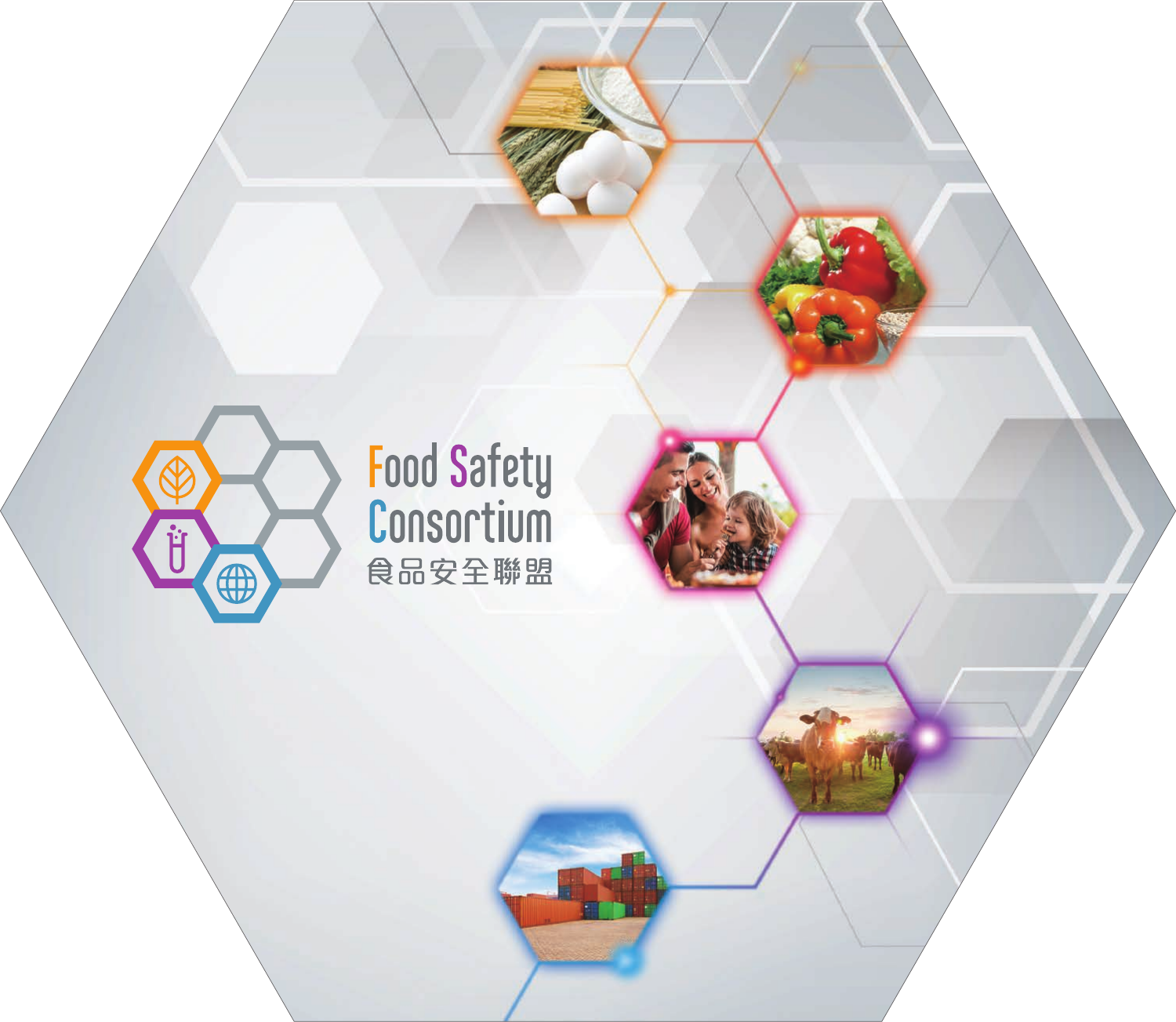#### **Initiated by**



### **NGO Observer FAO**/**WHO Codex Almentarius Commission**

**An affiliate of** 

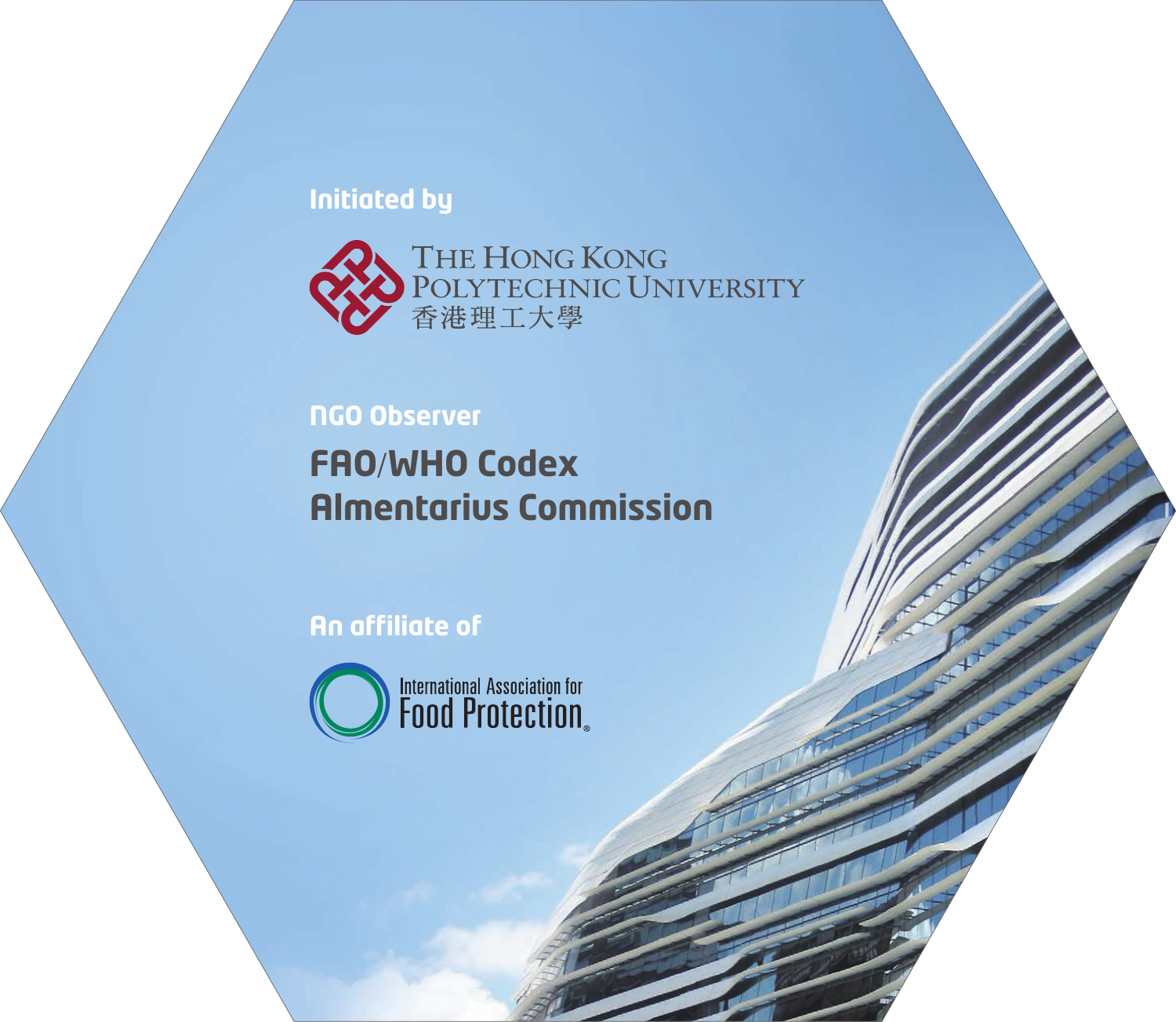# *through Innovation* **Food Safety Needs**  Addressing Unmet

**The Food Safety Consortium (FSC)** comprises stakeholders from the academia, industry and other organizations to address food safety challenges with cutting-edge & applied technologies, with timely and in-depth communications on food safety related matters.

### **Our Objectives**

- To create an industry-academia network and to provide support to the industry with advanced technology and science
- To enhance capability and competence on food safety and its related technology development through academic and industrial collaborations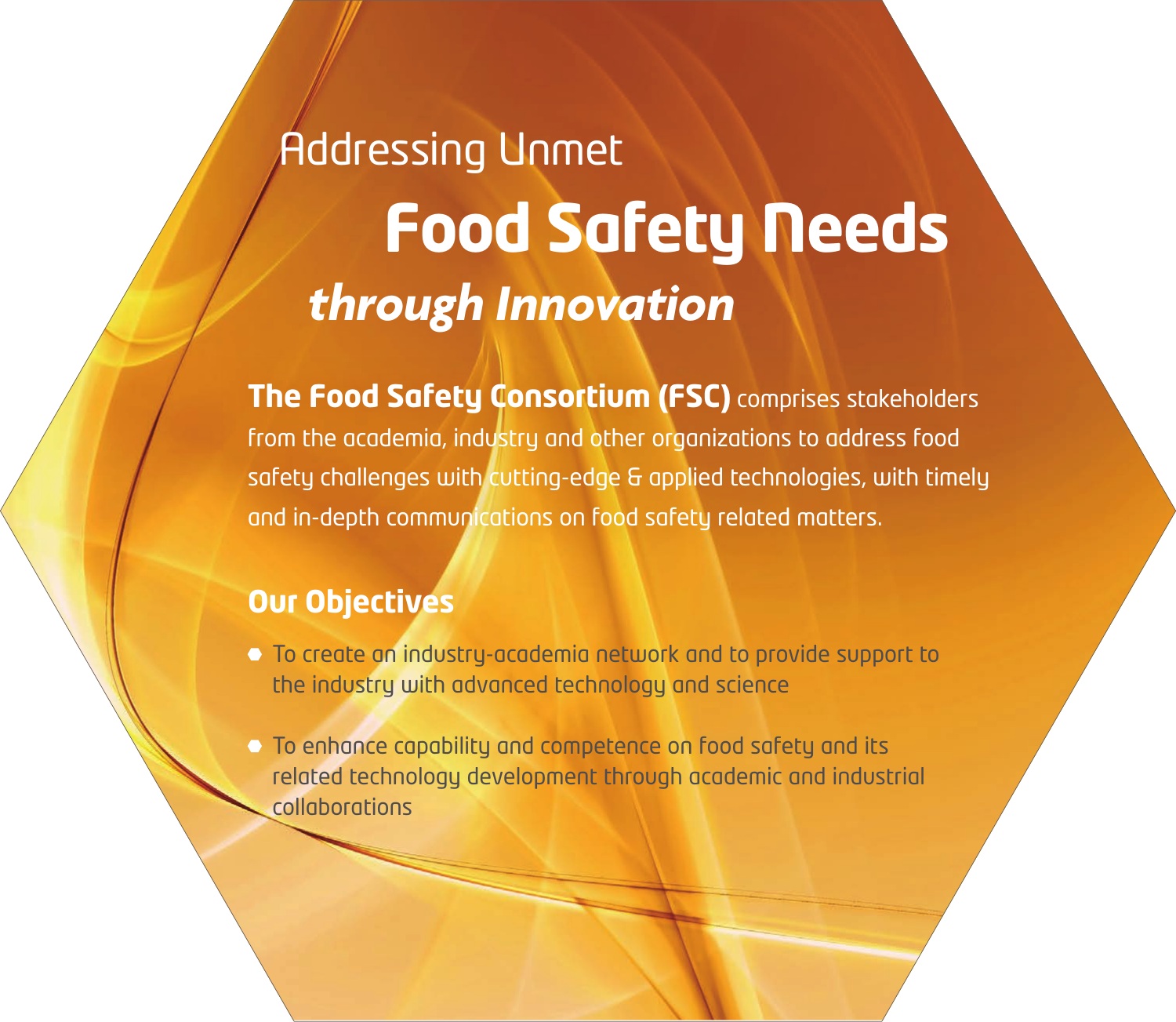# **Your Ideas** We Translate

### *into Real Collaborations*

**Management Committee**

**Steering Committee**

**Advisory Board**

Manufacturing

Testing & **Services** 

The FSC is steered by prominent members of the industry, academia and professional organizations to optimize its capability of advancing food safety with science and technology. Sub-committees encompassing various sectors will each be chaired by members of the Management Committee with the corresponding expertise.

> Share your thoughts with us through our regular networking gatherings, industry technology needs assessment workshops, seminars and match-making meetings.

Retail & Wholesale **Catering** 

Food Security Management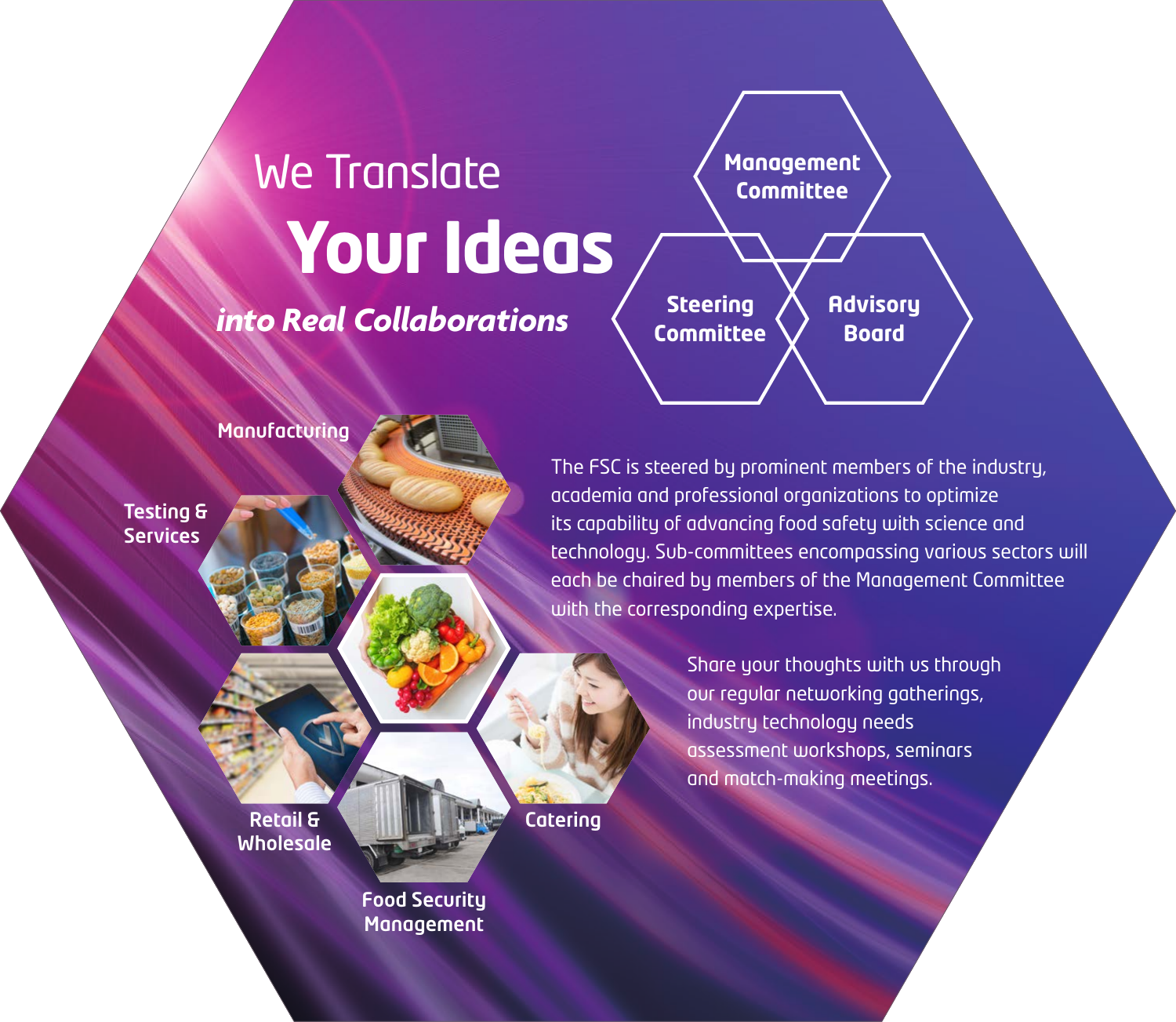

### Our **Strengths & Scope**

We are excited to explore how we could assist the industry with our current technologies as well as to collaborate with potential partners in developing new technologies.

**Contact us today to learn more**!